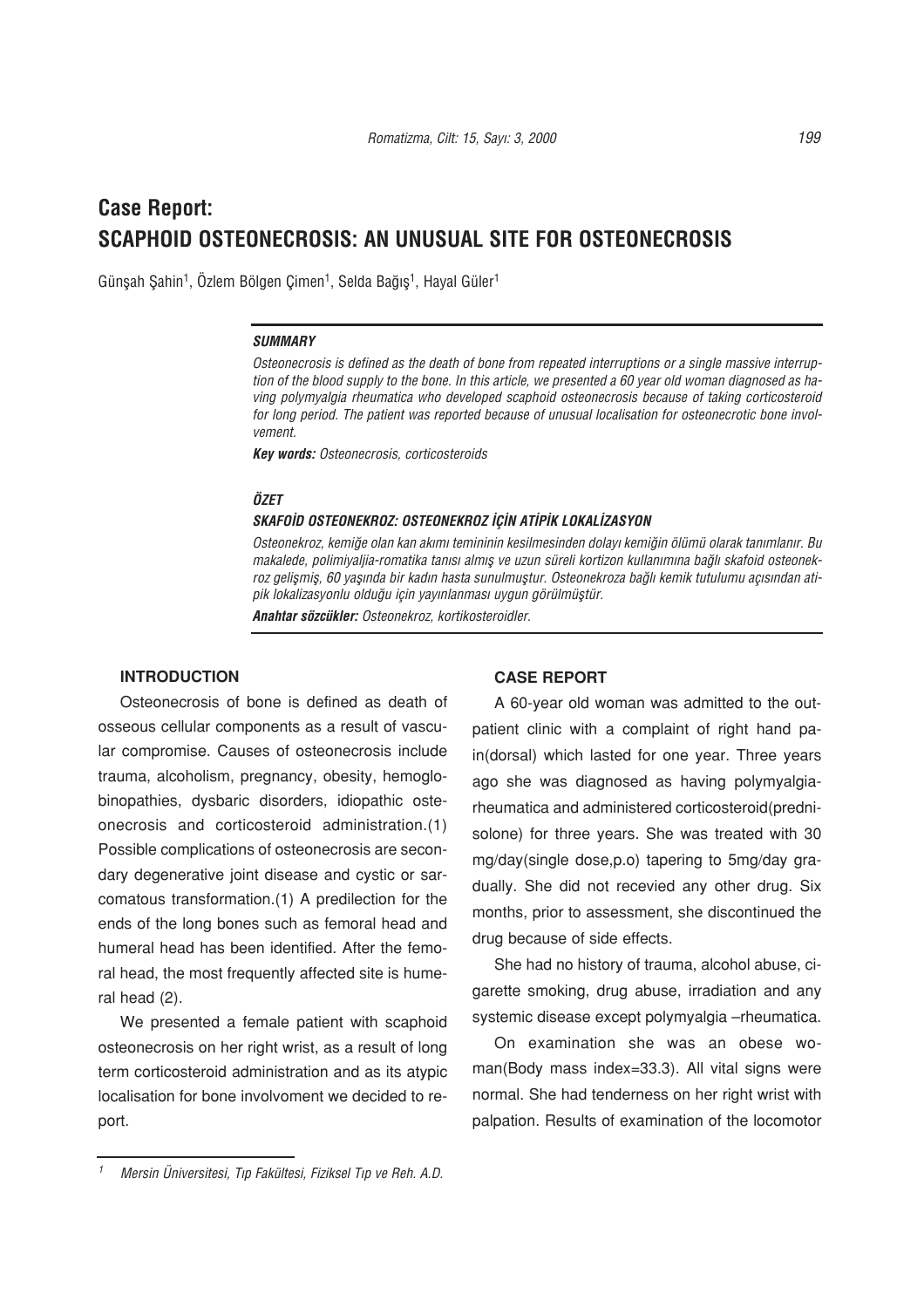system, respiratory and the cardio-vascular system were unremarkable. Laboratory investigations revealed that white blood cell count was 11.600/mm3, hemoglobine was 13.3 gr/ dl, erythrocyte sedimentation rate (Westergren) was 36mm/h, C-reactive protein was 6.4mg/l and rheumatoid factor was <9.9IU/ml. Blood chemistry and urine analysis were normal. Chest radiograph was normal.

On plain film, there was irregular, sclerotic, round lesion at the proximal end of scaphoid bone(Figure 1). On tomography, medial region of scaphoid bone was sclerotic(radiodense) and it was consistent with a diagnosis of aseptic necrosis(Figure 2). On MRI, T1 and T2 weighted coronal and axial images displayed the characteristic of the lesion with loss of signal(hypointense) with diagnosis of osteonecrosis(Figure 3).

It was accepted that she has been in remission for polymyalgia-rheumatica and she was treated with non-steroidal-antiinflammatoary drug(diflunusal- 1000mg daily ) for her pain.She was consulted with orthopedic surgeons but she refused operation. So she has been on follow-up for any complication.



**Figure 1:** On plain radiograph; irregular, sclerotic, round lesion at the proximal of the scaphoid.



**Figure 2:** On tomography; medial site of the proximal scaphoid is sclerotic (dense) and consistent with osteonecrosis.



**Figure 3:** On MRI ; T1,T2, weighted coronal and axial images display loss of signal that is consistent with osteonecrosis.

# **DISCUSSION**

The term osteonecrosis indicate the occurrence of ischemic death of the cellular constituents of bone and marrow. The necrotic bone is not only aseptic but also avascular. Causes of osteonecrosis include, trauma, alcoholism, use of corticosteroid, hemoglobinopathies, pregnancy, obesity, Gaucher's disease and dysbaric conditions(1). Corticosteroid administration is the most common aetiologic factor in patient with osteonecrosis who has not been exposed to trauma. Jones reported that corticostero